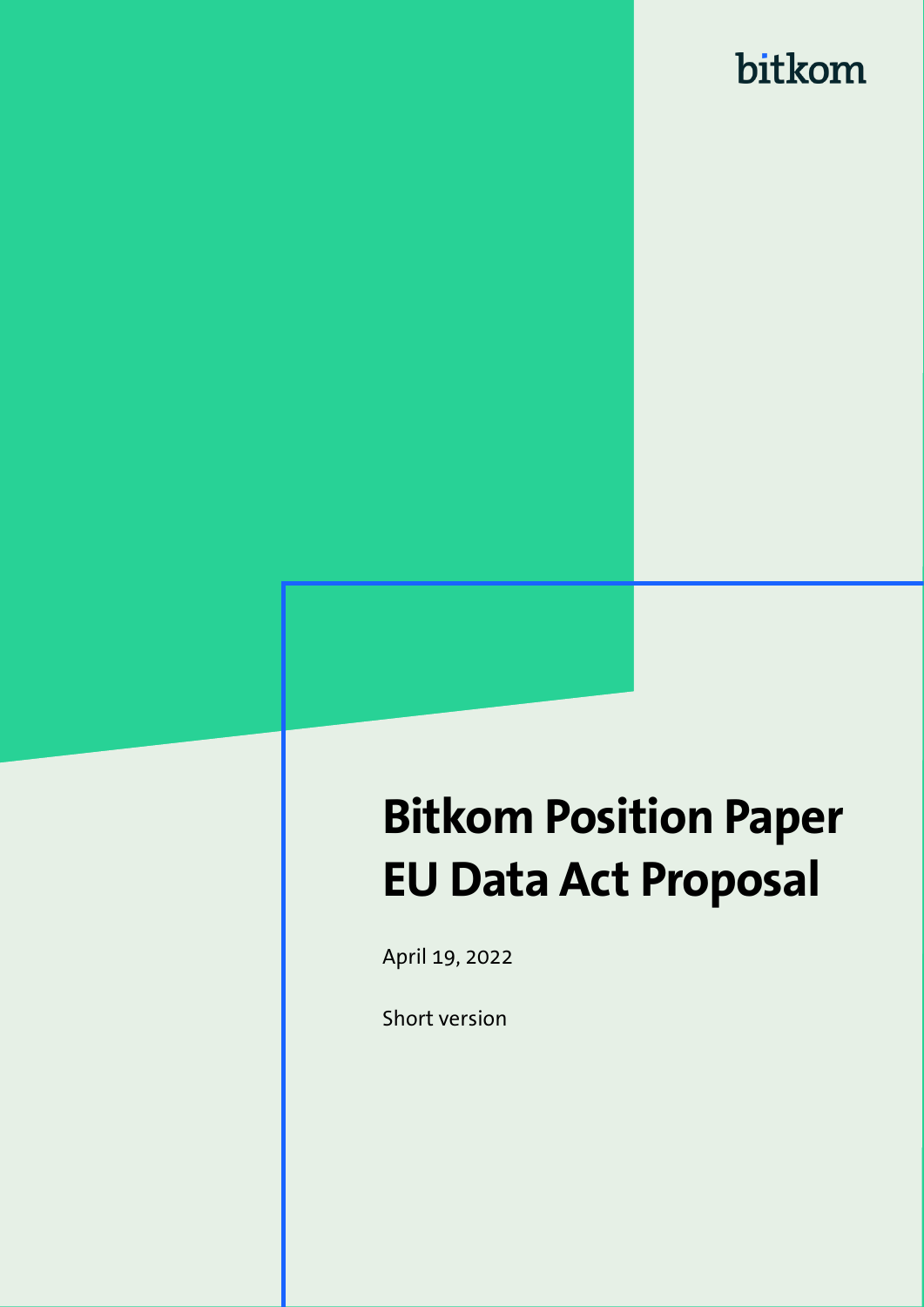#### Content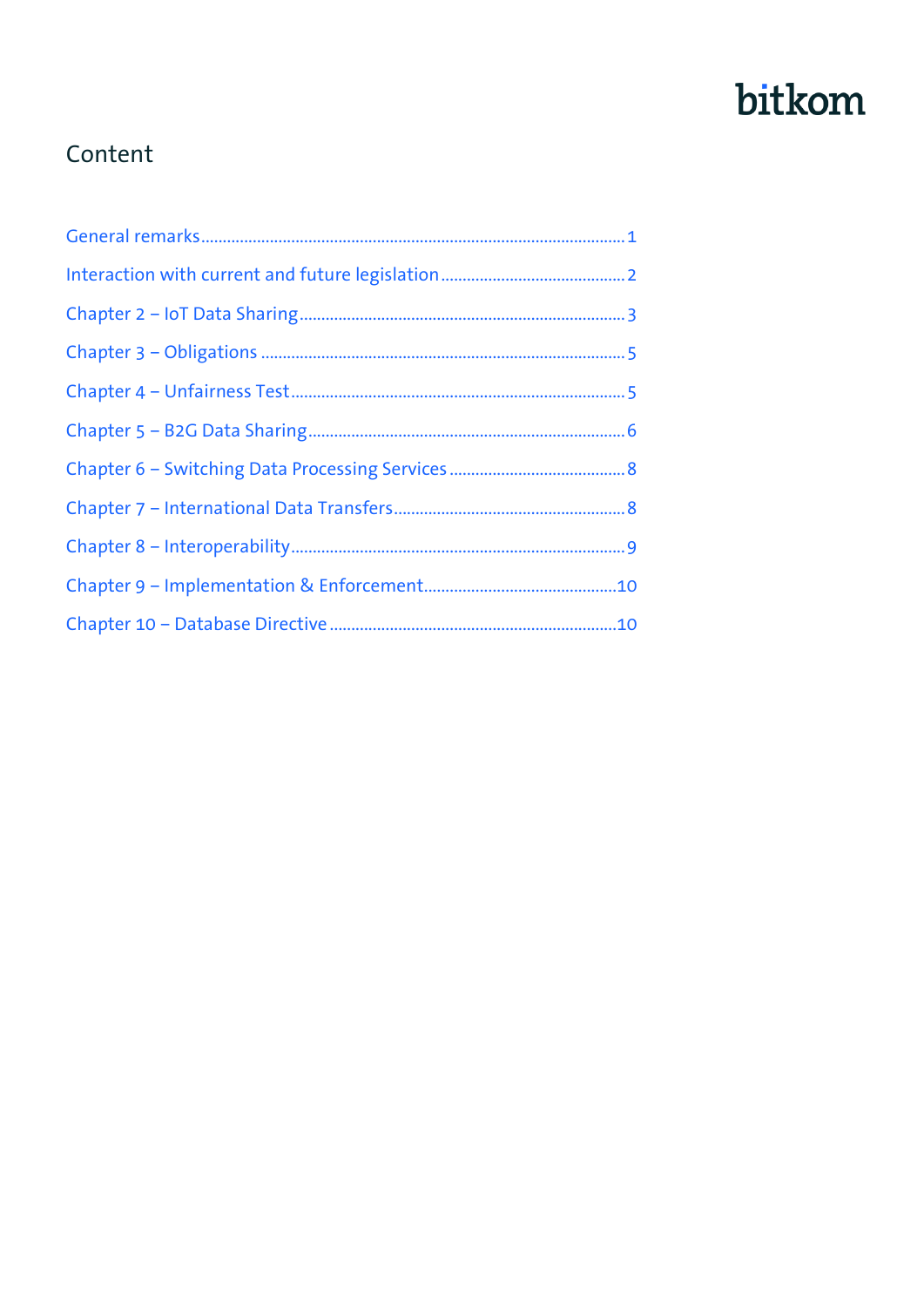1 Regulation (EU) 2016/679

1

Bitkom welcomes the European Commission's Data Act proposal (the Data Act) and its intention to increase the breadth and depth of data usage and innovation within the European Single Market as this will help to fuel the digital transition by offering countless new opportunities to European citizens and businesses.

In the following, we provide general remarks and comment on individual chapters of the Data Act.

### <span id="page-2-0"></span>General remarks

From an overarching perspective, we would prefer the regulation allow sufficient room for the fundamental principles of the market economy to develop, particularly in still *nascent* markets such as for the sharing of data. Here and there, we are rather reminded of market design than of regulatory interventions to address market failures. **In that sense, we are rather uncertain about particular propositions including but not limited to mandatory data sharing with other businesses, essentially extending transparency obligations to B2B settings, as well as unequal treatment of market participants (micro, small, and medium enterprises, corporates) in some circumstances. Generally, provisions should be drafted in a manner in which companies of any size can easily fulfil them.**

**Nevertheless, we do also recognize the potential benefits of data sharing and the determination of the Commission to move forward with this Regulation. Thus, we are eager to engage in a constructive dialogue to make the proposed rules work best by specifying and amending them where appropriate.** 

**Clarifications are needed to ensure the primacy of the GDPR<sup>1</sup> , and compatibility with new provisions under the Data Act.** In particular, the Data Act has a potential influence on the personal data processing chain and the consideration such processing is necessary for the purposes of the legitimate interests (Art. 6 para 1 pt. f GDPR), which would merit more clarity.

**In all circumstances, full respect of trade secrets, intellectual property, reasonable compensation, and other applicable laws should be paramount.** This approach concerns users and data holders as well as other companies in the value chain. In order for this approach to enable innovations that are not yet foreseeable or plannable today, we believe the proposal needs to provide clearer limits on the development of a competing product by third parties.

While we acknowledge the difficulty in distinguishing trade secrets from other types of (IP) information on an objective basis across EU members states, we are strongly concerned about insufficient safeguards to protect trade secrets in the Data Act

#### bitkom

Berlin, April 19, 2022

Bitkom e.V.

**David Schönwerth** Policy Officer Data Economy T +49 30 27576-179 d.schoenwerth@bitkom.org

**Rebekka Weiß, LL.M.** Head of Trust & Security T +49 30 27576-161 r.weiss@bitkom.org

**David Adams** EU Public Policy Officer T +49 30 27576-585 d.adams@bitkom.org

Albrechtstraße 10 10117 Berlin Germany

President Achim Berg

CEO Dr. Bernhard Rohleder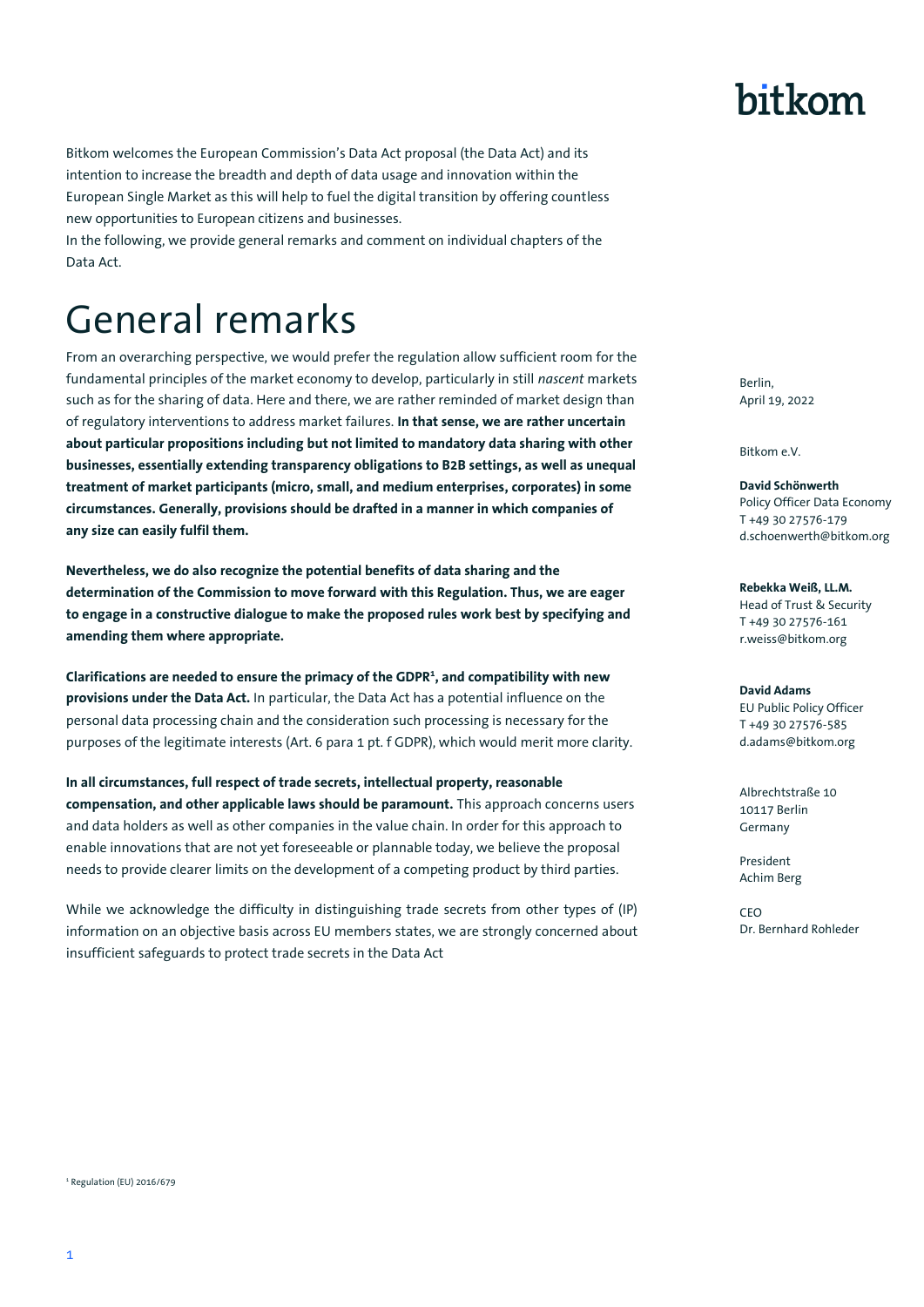In addition, there is a lack of (concrete) provisions regarding information security during and after the sharing of sensitive information. Apart from that, rules concerning data storage (e.g., duration, addressee, storage location) would merit more clarity. In light of various affected verticals, it must be ensured that elementary/basic technical implementations (e.g., due to cyber security reasons) are not negatively affected. The data sharing to user/third party must not become a gateway for criminals, so that the security/safety/privacy of the user is endangered. This can include but is not limited to direct attacks or illegitimate insights into capabilities of companies or verticals.

#### <span id="page-3-0"></span>Interaction with current and future legislation

We suggest to further clarify and align the relationship with the AI Act<sup>2</sup> under negotiation, announced or proposed sectoral initiatives concerning data sharing, the GDPR, the existing e-Privacy Directive<sup>3</sup>, the upcoming e-Privacy Regulation<sup>4</sup>, the upcoming Digital Markets Act<sup>5</sup> as well as (MS-level) legislation on confidentiality of information flows.

Generally, we support, that the EU Commission intends to address certain markets and their dynamics. The Data Act is meant to be a horizontal instrument, which is why we believe that, generally, there should be no unequal treatment between SMEs and non-SMEs in most circumstances. For example, current provisions in force regulating unfair terms between companies generally do not take size into account either. Instead, a level playing field together with easier implementable rules for all would be the ideal outcome and create more clarity.

Regarding the references to future gatekeepers in the Digital Markets Act in Chapter 2, we would like to point to our five principles for a functioning Digital Economy and fair competition:<sup>6</sup>

- Retain core competition mechanics: Scope should be based on objective evidence,
- **Taking diversity into account: Obligations should not follow a one size fits all approach,**
- Reliable rules: Application and rules must be clear and tailored,
- **Ensure innovations in Europa: Justifications and procompetitive behavior needs to be** preserved,
- **Market investigations: Clarifying scope and purpose.**

<sup>2</sup> COM/2021/206 final

<sup>3</sup> Directive 2002/58/EC

<sup>4</sup> COM/2017/10 final

 $5$  COM/2020/842 final

<sup>6</sup> [https://www.bitkom.org/sites/default/files/2021-03/20210315\\_-bitkom-principles-digital-markets-act.pdf](https://www.bitkom.org/sites/default/files/2021-03/20210315_-bitkom-principles-digital-markets-act.pdf)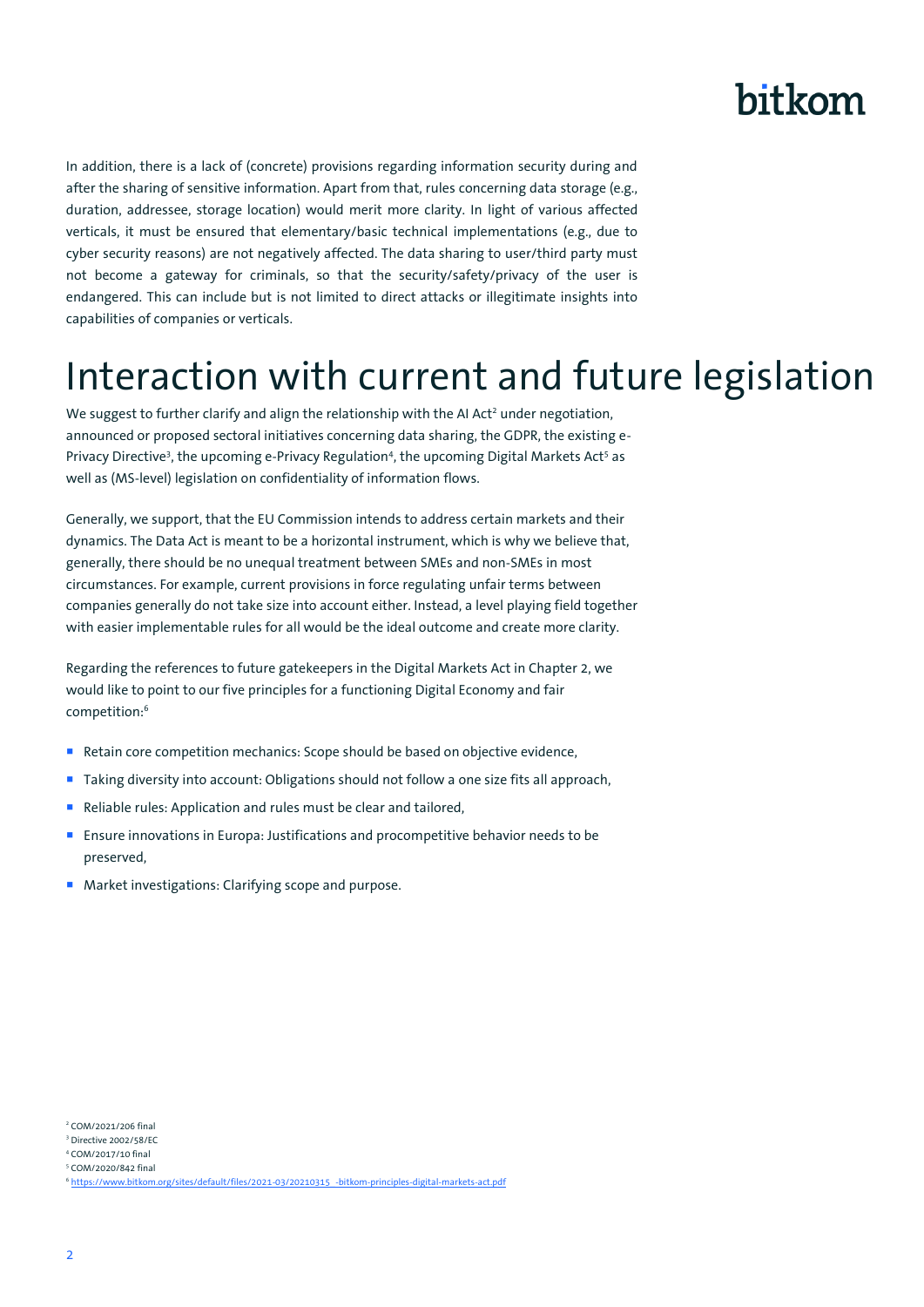## <span id="page-4-0"></span>Chapter 2 – IoT Data Sharing

We welcome the European Commission's objective to facilitate data sharing for IoT devices and related services. We believe that better transparency and access to data generated by users can enable a more competitive aftermarket including through the generation of new innovative business models and solutions.

It is critical that **data sharing obligations do not have a prohibitive effect and deter companies from offering IoT solutions** (be it products or services) in the first place. Here, it should be recognised that in-fact, data is often rivalry as it carries potential and actual economic value – else data sharing would not be up for debate.

**Gradually, holding data turns into a legal and competitive risk especially for SMEs while the use of many types of data by them is not always market reality.** In the same manner, increasing compliance cost might actually backfire when it comes e.g., to B2B data sharing.

**The prohibition to use the data received from the data holder for the development of a competing product should, in our opinion, not only apply to products, but also to related services.** There is no obvious reason to restrict the scope of Art. 6 para 2 pt. e to products only while data can also be obtained from related services.

It is important to state that a prohibition to compete with the product or related service that the data originated from does in no way prevent a third party from offering an (aftermarket) service that may be in competition with a product or related service other than the one the data originated from. Hence, the pro-competitive effect of the Data Act would be maintained.

Since we observe quite intense discussions regarding horizontal and/or vertical rules, we would like to present a way forward which accounts for consumer protection, innovation, as well as increased data usage in various fields at the same time. In principle we support the EU Commission's approach of facilitate to and use of data to boost Europe's competitive advantage as well as ability to innovate.

Regarding personal data, such could be made available to all interested market participants in anonymised form if this is sufficient to meet the user's needs and the legal prerequisites are fulfilled for such data processing and sharing.

**Regarding non-personal data, a more restrictive access to data, differentiation between types of data and strong protection of trade secrets is needed. Machine data without personal reference should not be made accessible across the board to all eligible market participants. Instead, a balance that still encourages the development and monetization of services should be found. Reasonable compensation for data holders should be possible in general to grow the data economy and provide incentives. Else, such provision would discourage new databased additional services for IoT assets as providers might not be incentivized to develop such in the first place.** In particular, we suggest narrowing the scope product functions (back) to core functions. Else, virtually any type of related service would be included from any actor.

Above approach would obviously leave certain points up for discussion, in particular conflicts of interests when it comes to determining which data represents personal data and which

Data sharing obligations must not have a prohibitive effect and deter companies from offering IoT solutions.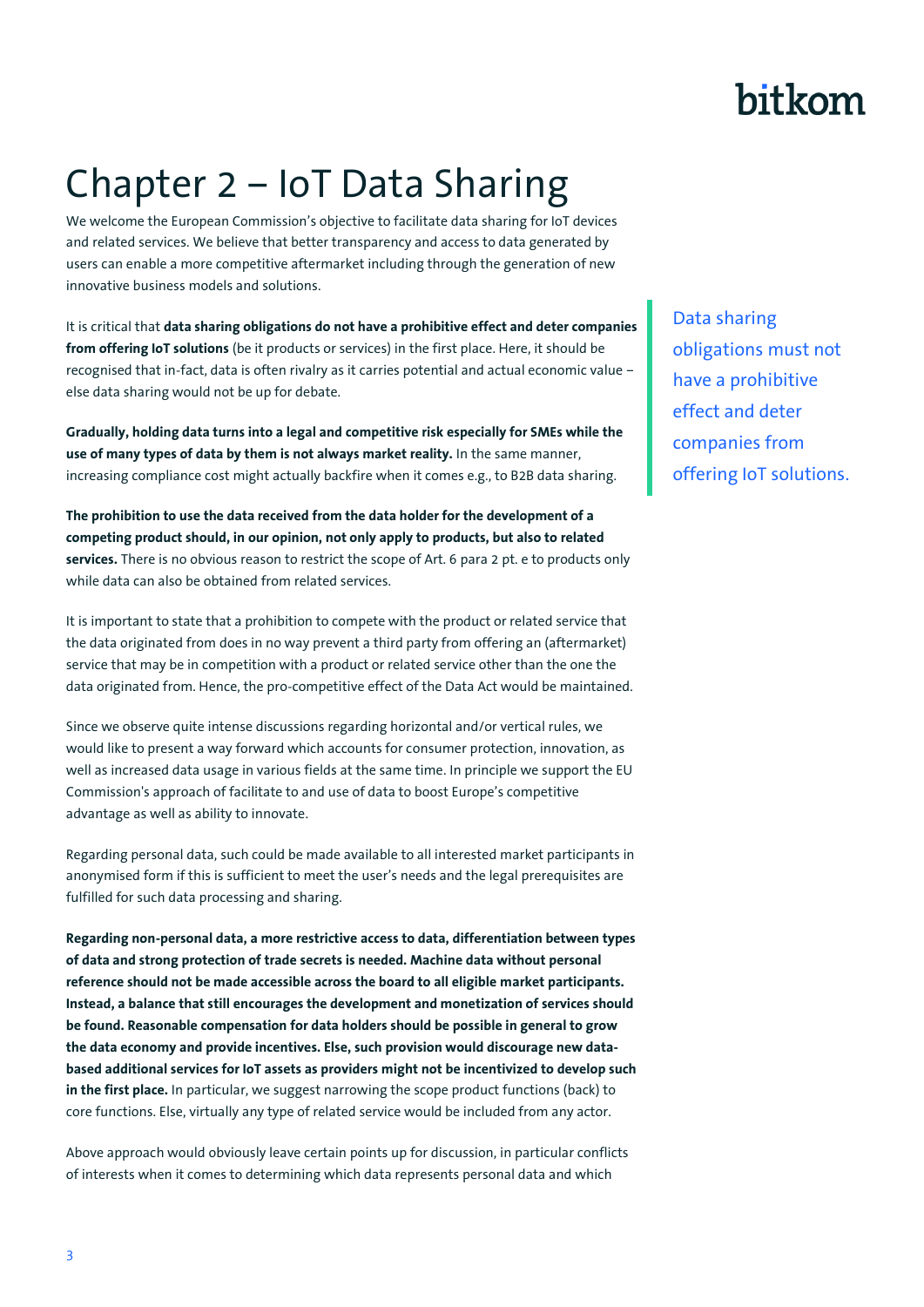### hitkom

does not, as this question will also influence the implementation of the Data Act. However, solving this question is of highest urgency in any event and thus will only receive further attention, which we welcome.

Similarly, remaining uncertainty about what constitutes **legally effective anonymization** is an important issue, leading to legal uncertainty and potentially expansion of the existing *GDPRuncertainty* to non-personal data. As a side note, within the scope of GDPR and Data Act, we also note remaining uncertainty about what **legally effective pseudonymization** constitutes.

As long as there is no clear distinction between personal and non-personal data in practise, some would be tempted to construct the existence of personal data, counteracting the intention of the Data Act to complement the GDPR Art. 20 portability rights for third parties with the consent of consumers and moving everything under the GDPR regime. For example, it could be argued that telemetry data of a technical system has different characteristics due to different operating personnel, making the personnel identifiable from the telemetry data, potentially with the help of staff schedules.

Furthermore, the precise mechanism between Art. 20 GDPR portability rights on the one hand and Art. 4 and 5 portability rights of the EU Data Act, needs to be further clarified. This also applies to access rights in settings where a third data subject may be involved.

Regarding other points for improvement, we see **potential for further clarification regarding the distinction between data holder, user, and data recipient**. For example, the IoT asset provider is not always the data holder as assumed by the Data Act. Instead, the customer who uses the device in fact holds the data, which should be acknowledged in defining obligations for data holders.

Similar questions arise where direct relationships are absent between parties such as in product rental contracts between OEM and user where obligations for OEMs are unclear or impossible to fulfil. It should also be noted that the allocation of duties under the Data Act depends heavily on the legal construction. An example:

- An OEM builds a machine that is classified as a product
- An investor buys the machine and leases it to a producer
- $\blacksquare$  The producer uses this machine in its production
- $\blacksquare$  The technical maintenance is contracted out to a partner company of the producer
- The IT-technical supervision is contracted out to another specialized company.

Depending on how the contracts are structured and on the ownership of the sensor technology, each of the players could be a user or data owner. At the same time, the constellation of such a construct (i.e., many bilateral contracts) is hardly understandable and actionable for a single company.

**Regarding the aforementioned points on trade secrets, especially in Chapters 2 and 5, we see the risk of (mis)classification of information.** A possible example is telemetry data which we believe is usually not regarded as a trade secret. Sharing such data with possible competitors or other market participants in general could enable the profiling of companies or whole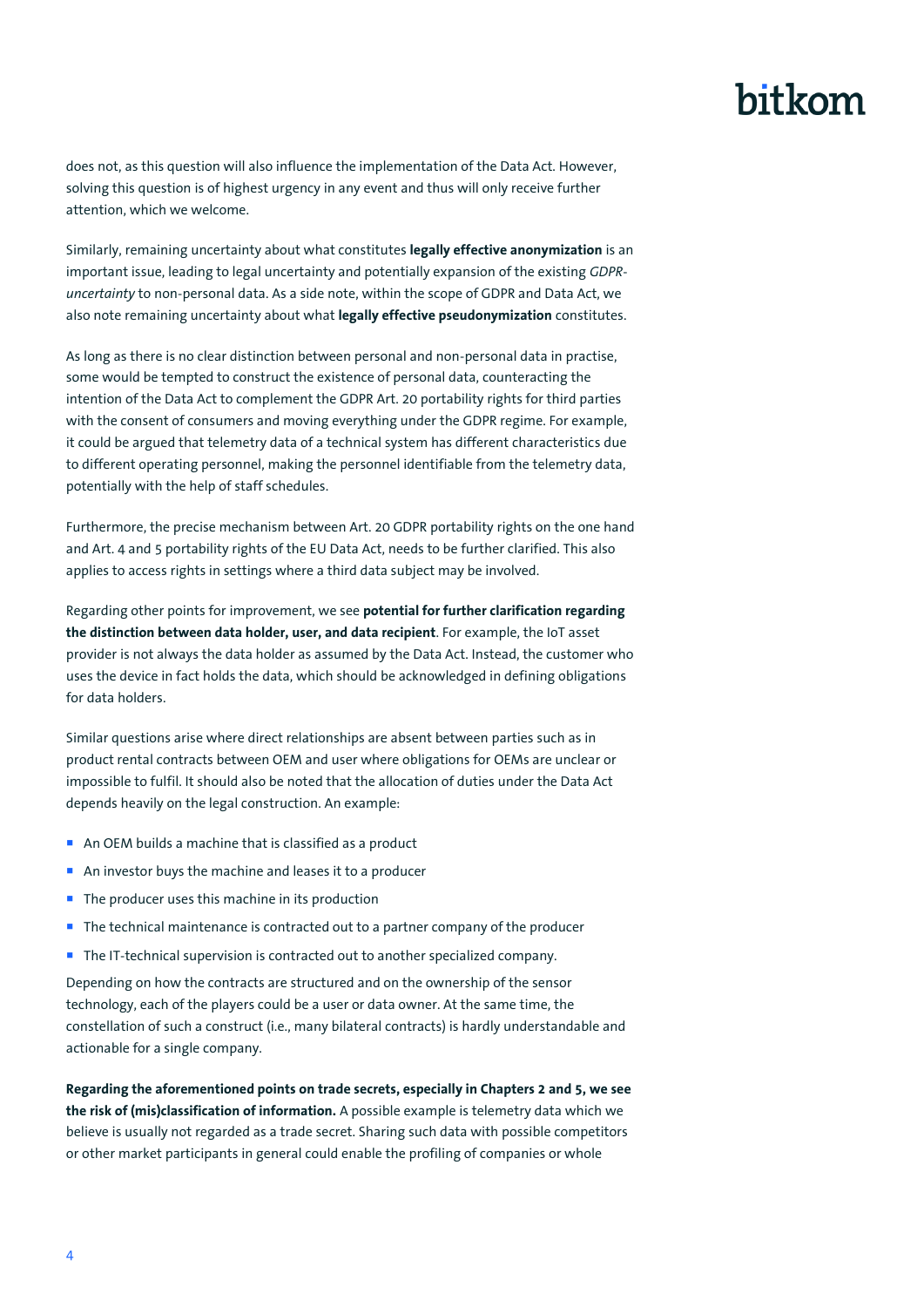verticals by various actors e.g., for potential acquisitions or other purposes, which has to be addressed.

Moreover, the Commission explicitly refers to diagnostics data as data that users should be able to share with third parties. Such information is oftentimes unstructured and as such very difficult for users to understand and therefore difficult to manage. If users would now be incentivized to share such data with a third-party, the information could be easily abused by bad actors who could potentially analyse and use it for purposes that users were not aware of or could potentially find ways to hack the devices and thereby undermining the users' overall security.

We also miss clear and market-applicable distinction between data under the scope of the Data Act and configuration data. In any event, it is essential that the data holder can claim damages from the originator (i.e., the user or data recipient) if their data has been misused e.g., for the development of a competing product. The right to a mere deletion of the data does not seem sufficient. **What's missing further is a clear provision in terms of liability if data is misused.**

### <span id="page-6-0"></span>Chapter 3 – Obligations

**We consider the scope of the companies defined as micro, small or medium enterprises in Art. 9 too extensive.** In effect, in case of mandatory data sharing, only data shared from micro, small or medium enterprises vis-à-vis large companies would allow for making a profit, whereas all other constellations would only be allowed to cover cost.

In particular, it seems problematic that such provision would also apply to micro, small or medium enterprises acting as data holders themselves, with the effect that such firms could not make any profit from data sharing anymore from trading with other such companies, e.g., another SME. **In other words, data sharing between small, micro, or medium enterprises would be limited to cost-only pricing and hamper growth of micro, small and medium enterprises significantly.** Ironically, SMEs would potentially find themselves confronted with a ban on profits, high costs, little utility, ambitious legal and technical requirements, without necessarily a respective business model to use such data, which could render potential gains of Chapter 3 to large players only. Rather, Art. 9 para 1 would suffice to prevent unreasonable margins for all market participants but still would merit more clarity to actionable.

Furthermore, Art. 11 in its current form falls short of being an effective deterrent of unauthorized use or disclosure of data as the user may instruct an infringing data recipient not to take any steps.

#### <span id="page-6-1"></span>Chapter 4 – Unfairness Test

The provisions in Art. 13 seem to conflict with the established provisions on control of contents in general terms and conditions in the Civil Codes of (certain) EU Member States. Therefore, there is no necessity for further regulation on EU level; if any, we see the occasion for **voluntary alignment on the national level.**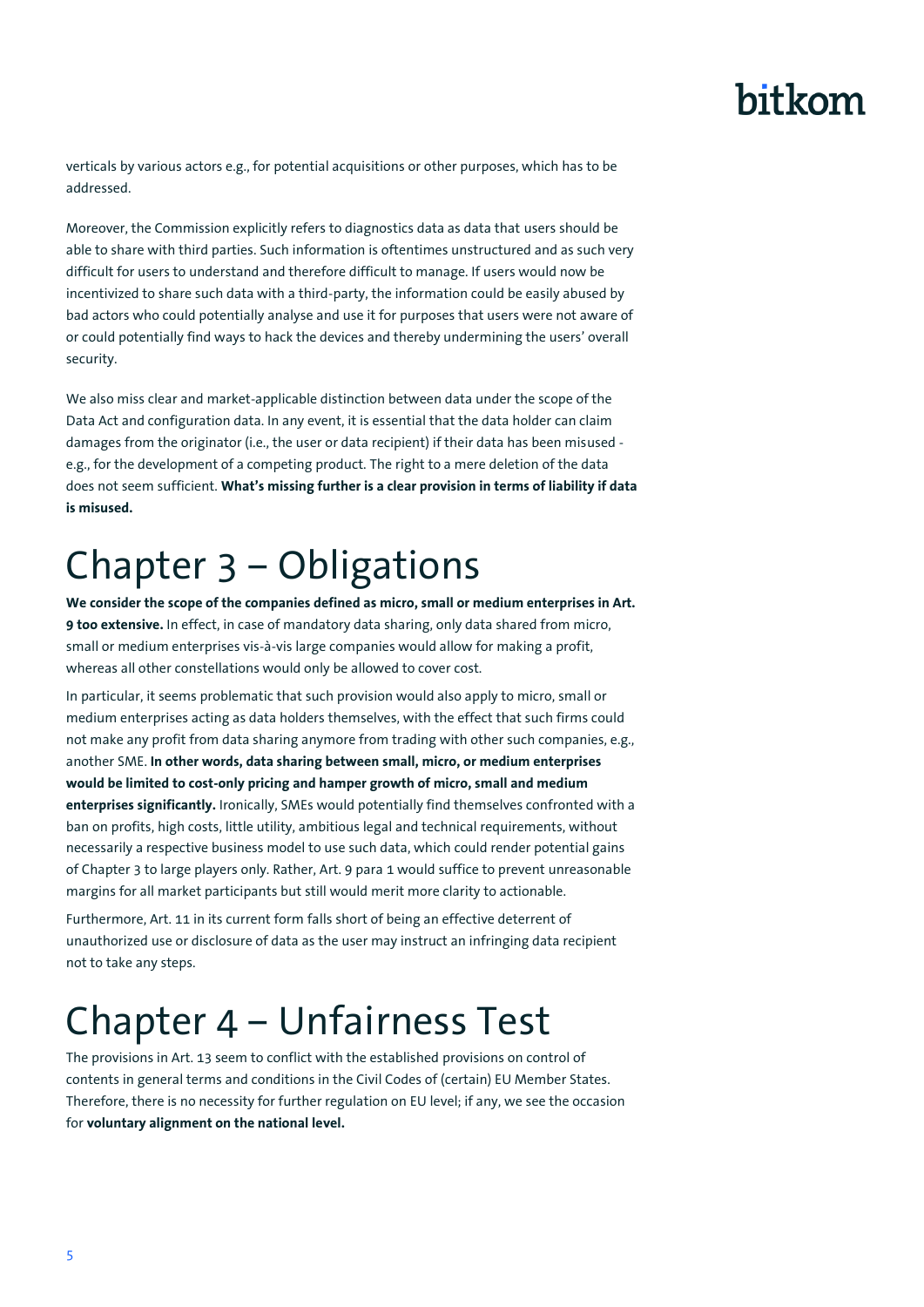**We do not see why large companies could not suffer from contractual imbalances given their size, this seems to be a matter of specific circumstances relating to buying power, substitutability, and overall diversity of supply.** 

## <span id="page-7-0"></span>Chapter 5 – B2G Data Sharing

In recent years, businesses have successfully proven their willingness for cooperation with public sector bodies in case of public emergencies which could well prevail. Thus, the Data Act should not neglect incentivising and fostering voluntary B2G data sharing. In the EU, there are many examples of successful B2G data sharing initiatives in place, as the B2G Data Sharing report from the Commission's Expert Group rightly outlines.<sup>7</sup> In the context of the Covid-19 crisis many more examples can be added to this list. The reaction towards the pandemic has shown that, once the purpose of sharing data is clearly outlined, the willingness to share data increases significantly. These positive examples highlight the potential of voluntary cooperative data exchanges between the private and public sector, as they are faster and less bureaucratic.

We struggle to identify an addressable market failure for the cases related to public emergencies (Art. 15 pts. a, b)<sup>8</sup> that would justify such broad and horizontal intervention. In addition, the current text could lead to unintended consequences.

**The proposal does not seem to take into account fairness, transparency, reasonableness, and non-discrimination and doesn't include sufficient safeguards for privacy, security, protection of business secrets and IP.**

**Today, there are many risks and barriers that hinder the benefits of voluntary data sharing from being realised. The Data Act unfortunately is not addressing this issue.** A crucial barrier for data sharing is the often very high ex-ante cost associated with it. While we generally welcome the possibility to receive compensation for sharing certain data in the Data Act, putting in place attractive compensation mechanisms or simply commercial data acquisition / licensing agreements for companies could be a more efficient way to achieve the desired objective. These incentives could be direct (e.g., monetary) or indirect (e.g., reputational).

**In any event, we miss a more narrowly, explicitly, and precisely defined scope of the covered data as well as a set of scenarios under which mandatory B2G data sharing would be required as a last resort, including a clear definition of public interest.** As it stands, the notion of public interest could cover anything from traffic management to statistics. If such a category is included in the final act, the term "public interest" needs to be narrowly defined within the act itself to avoid legal uncertainty. It also needs to be clear where the lack of data would prevent a public sector body from fulfilling a task in the public interest.

Also, the definitions of public emergencies and exceptional need appear overly broad and thus open ways for interpretation and abuse of this right. The reference made to "major

The Data Act should not neglect incentivizing and fostering voluntary B2G data sharing.

<sup>7</sup> [https://ec.europa.eu/newsroom/dae/document.cfm?doc\\_id=64954](https://ec.europa.eu/newsroom/dae/document.cfm?doc_id=64954)

<sup>&</sup>lt;sup>8</sup> Art. 15 pt. c 1 includes a market failure test to some extent, thus we do not make such argument for this case.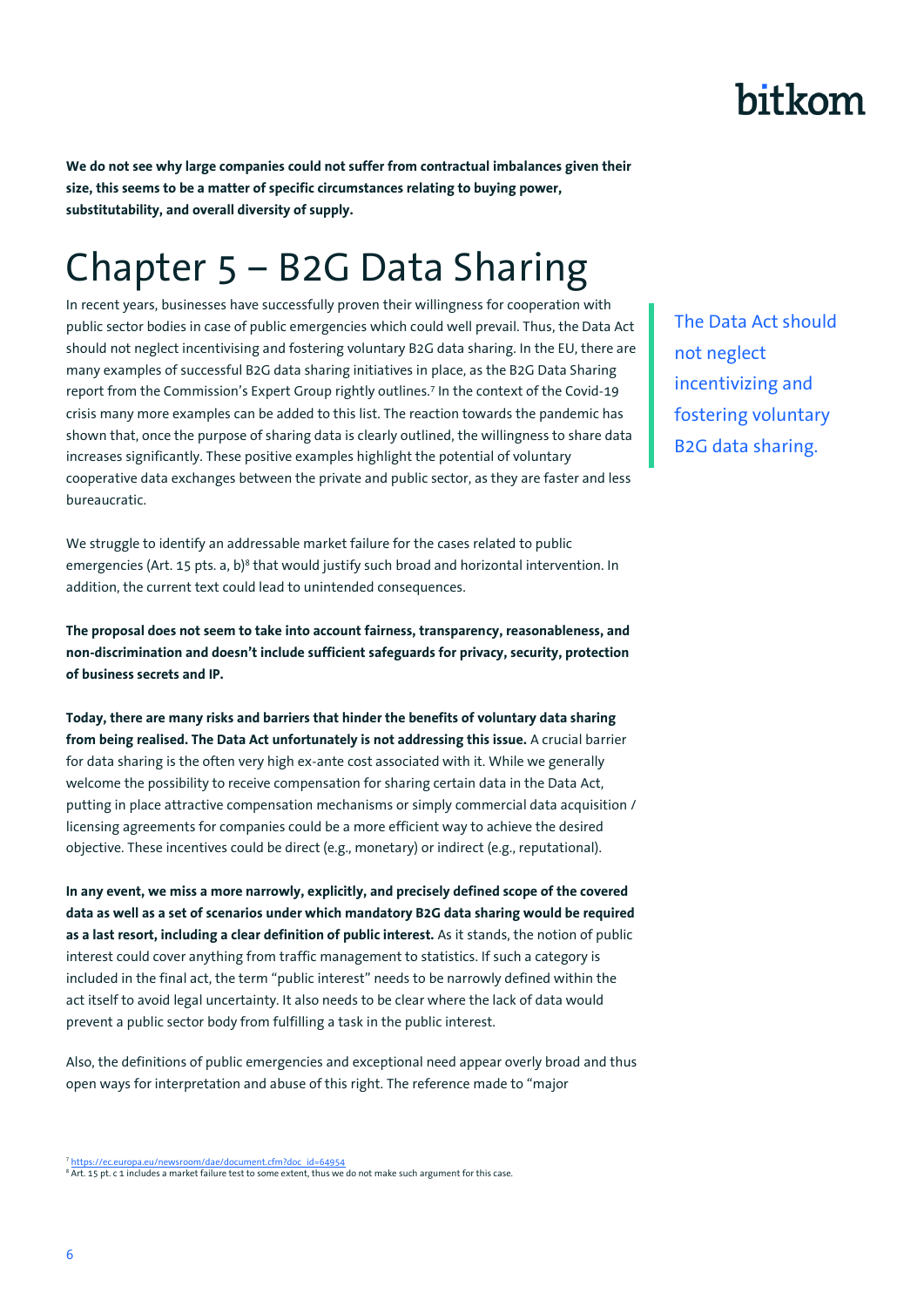### hitkom

cybersecurity incidents" in Recital 57, for example, raises serious questions as to the exceptional nature of such emergencies. The public sector access to private sector data is also foreseen for prevention and recovery from public emergencies. However, it is not stated what prevention and recovery actual means. Clarification is necessary that not every circumstance can be framed as prevention or recovery.

**Additionally, the Data Act seems to fall short of sufficient technical and non-technical safeguards for information security before, during and after data sharing with public sector bodies.** Here, both the capability of public sector bodies to securely handle data as well as their ability to process potentially vast amounts of data effectively and efficiently should be ensured. Transparency obligations should oblige governments and public administrations to report to the company how the data requested was used to limit excessive requests and to enable companies to review that the obligations according to Art. 19 were indeed met by the requesting public sector body.

**Data covered by trade or professional secrecy must be exempt from any data sharing** 

**obligations.** In line with diverse data processing abilities in public sector bodies, the lack of cost compensation or other incentives in situations of public emergency may hinder the timeliness and effectiveness of emergency response given potentially scarce time, resources, and financial means for the procurement of such data within organisations. In addition, potential support from businesses vis-à-vis public sector bodies when it comes to choosing, understanding, preparing, or even analysing the respective data may suffer.

From a privacy perspective, pseudonymising and anonymising data requires significant time and effort to achieve and merits adequate compensation in return. In addition, it is not fully consistent between parts of the text and the recitals, whether data has to be anonymised or pseudonymised, we suggest requiring pseudonymising instead of anonymising data.

**Furthermore, companies should not be held liable for the data they share.** We also suggest clarifying how legal review would interact with the 5 or 15 working day regime to vet incoming requests, respectively. In that context, clear definitions are furthermore highly important as it might be very difficult for companies to contest the public sector's request with the given time frames and potential fines (Art. 83 GDPR as referred to in Art. 33).

It appears problematic that the obtention of data to the potential detriment of a data holder could be based solely on significantly reducing the administrative burden for other enterprises (different from the data holder). Furthermore, who determines if and how the administrative burden has been reduced significantly? We suggest that such assessment should be performed by the data holder.

In addition, we would expect further details regarding the level of discretion public sector bodies have in setting a deadline that an enterprise has to comply with.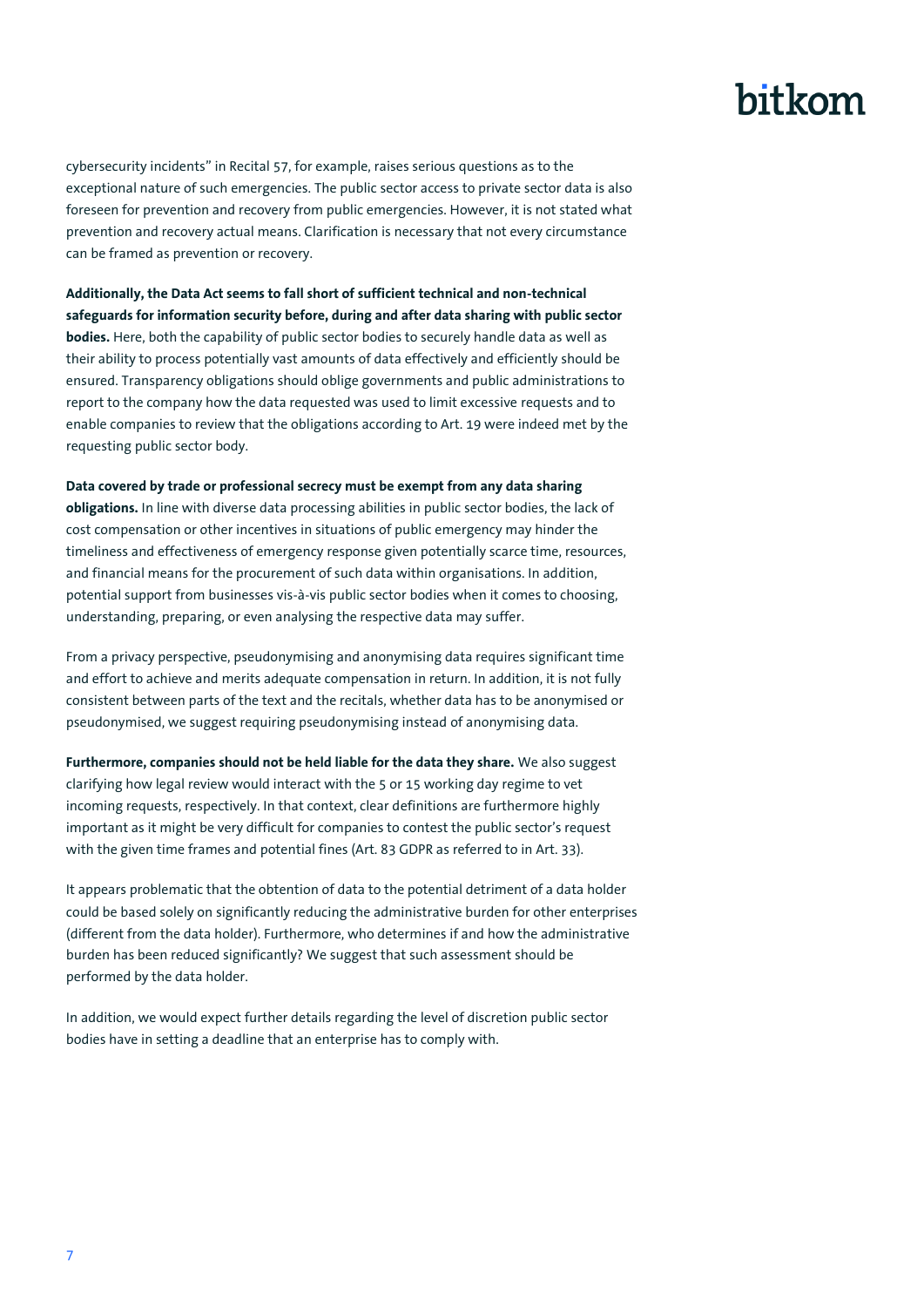## <span id="page-9-0"></span>Chapter 6 – Switching Data Processing Services

In general terms, we welcome the idea to make switching easier for users of data processing services. At the same time, we understand that there are various points of view regarding the existence of lock-in effects on different cloud models (IaaS, PaaS, SaaS).

However, we underline the importance of

- **Involving all market participants in such discussions**
- **E** Learn from and supplement existing self-regulatory efforts within the industry
- Acknowledging the complexity of such activities
- **Providing additional guidance regarding technical implementation**

We acknowledge the intention to foster and safeguard a maximum level of switching including data, applications, and any other digital asset for customers of a data processing service provider. The definitions of key terms, though, are often too wide or not given at all.

For instance, customers shall also be allowed – and the service provider must remove any obstacles for doing so – to port any "application" even if they merely have a right to use it and the "application" is an intrinsic part of the data processing service. Given the fact that the term "application" is nowhere defined, it can be construed to mean that a service provider has to assist a customer to port **its whole service offering** to the target service provider – which clearly cannot be meant. Against that background, we suggest to – as a first step - define more narrowly which exact architecture elements are within scope.

There is also a question as to whether the many categories of data to be made portable are all necessary for the switching process. The more data is exported, the longer the switching period will be.

More clarity is needed regarding the definition of "functional equivalence", and how it would be guaranteed. It seems the rules should only apply to removing obstacles under the outgoing provider's control.

Overall, we believe that these measures need to be nuanced and take into account the practical implications of the provision of cloud services.

#### <span id="page-9-1"></span>Chapter 7 – International Data Transfers

It is yet unclear what would constitute an acceptable "legal, technical and contractual measure" and how each providers' tools would be assessed, keeping into account product developments over time.

By introducing safeguards against non-lawful access requests to non-personal data, legal certainty and trust in cloud infrastructures can be strengthened, which would benefit the overall uptake of cloud solutions in the industrial space.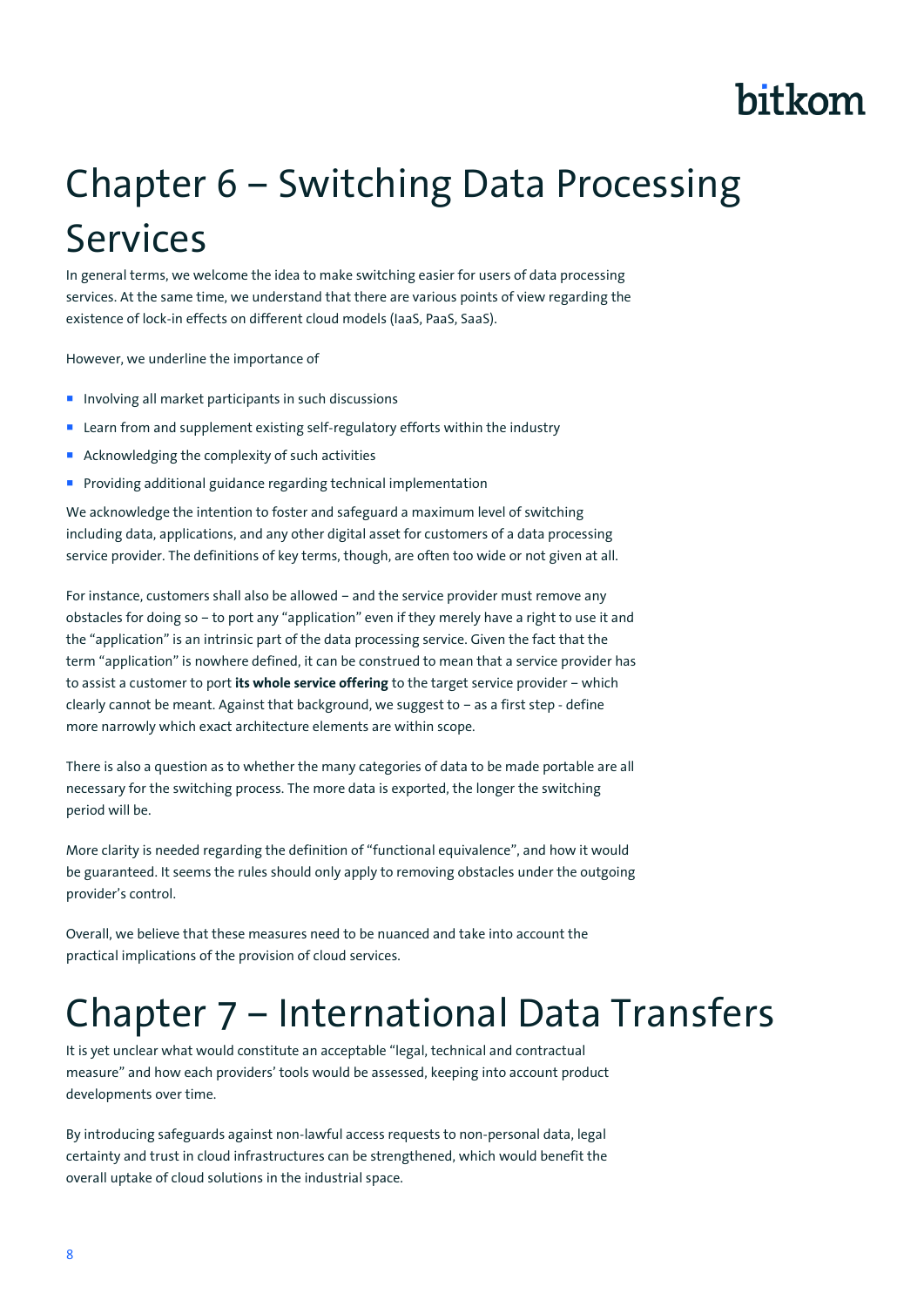Since providers of data processing services are required to verify potential requests from non-EU/EEA authorities, there need to be clear guidelines against which criteria such assessment needs to be undertaken. We welcome that the Commission included provisions in Art. 27 to provide additional guidance related to the verification process. To be effective, these guidelines should be developed on the basis of industry consultation. They also need to be made available before the Data Act becomes legally applicable.

More clarity is also needed regarding the requirement to take "all reasonable technical, legal and organizational measures" to prevent unlawful access or transfer of data outside the EU. Recital 78 mentions a number of examples for such measures including the encryption of data, frequent submission to audits, verified adherence to relevant security reassurance certification schemes, and the modification of corporate policies. The precise nature of the safeguards that need to be implemented should be better clarified however, e.g., via a cloud rulebook at EU level, and should take sufficient note of existing standards and frameworks developed by cross-sectorial initiatives such as Gaia-X.

### <span id="page-10-0"></span>Chapter 8 – Interoperability

Contrary to the narrow requirements for data processing services providers to allow and assist switching, the provisions regarding data spaces (Art. 28) solely remain an exercise in documentation unless the Commission issues further legislation concerning the essential requirements.

The current formulation also seems to focus somewhat narrowly on data spaces being operated by a single operator who would be obligated. Besides the fact that the term "operator" is not defined anywhere in the proposal, this does not provide a fair representation of the current set up of many data spaces which always consist of a governing entity which contracts out the actual operation of the data space ecosystem services to a suitable other entity. The proposal also fails to take into account federated (i.e., where more than one operator exists) or decentralized (i.e., where no set of operators can be identified) data spaces.

The terms "data space" and "operator" also need to be defined at all; neither the recitals provide guidance on the exact extent of this term (and, for instance, its delineation from a "data platform").

The idea to require an EU "declaration of conformity" for smart contracts is ambitious. No other type of software is required to provide such a declaration (notably including embedded systems for autonomous driving or AI/ML applications) and the existing laws of product safety and tort law seem to suffice.